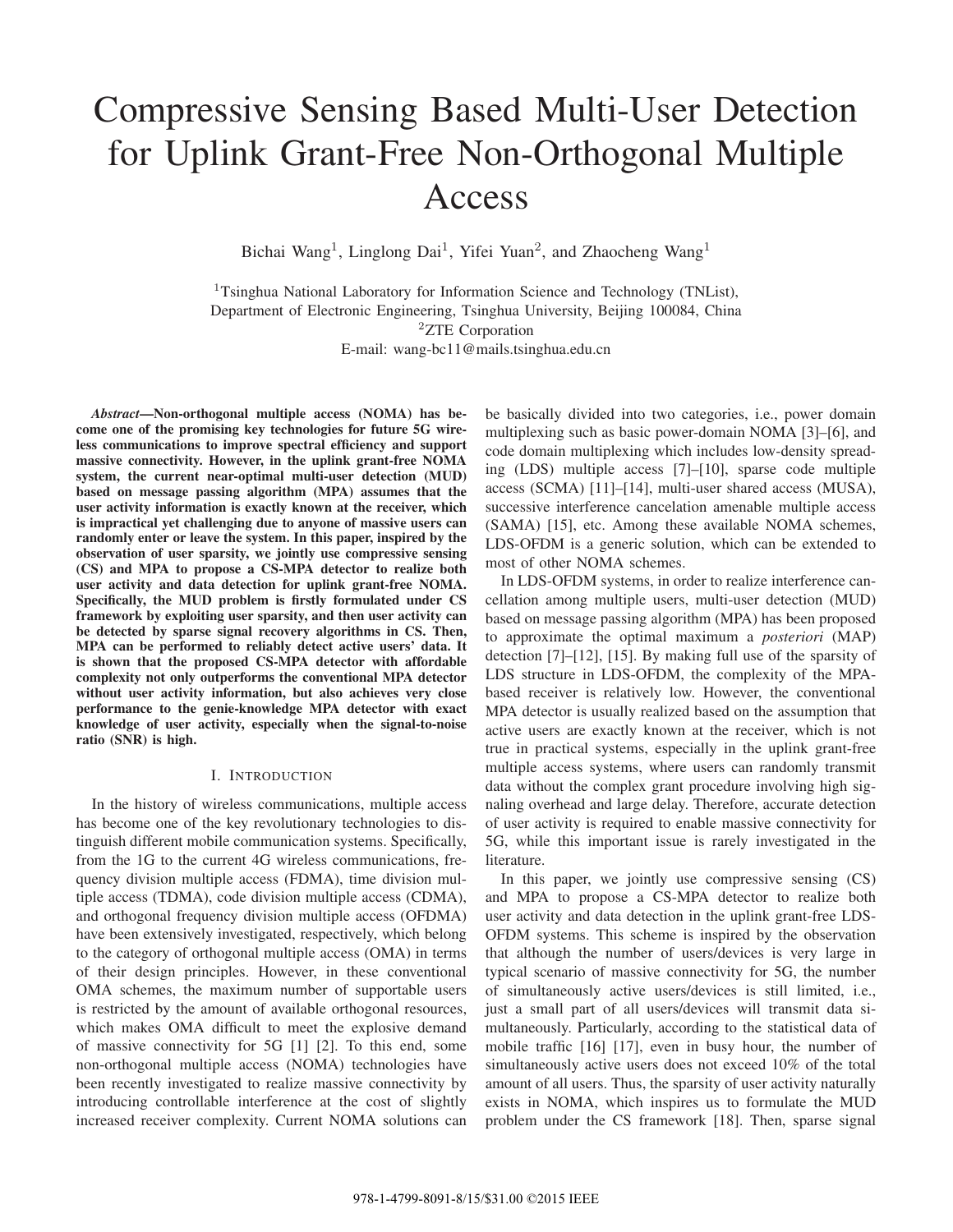

Fig. 1. Graphical representation of LDS-OFDM, where  $K = 6$  active users occupied  $N = 4$  subcarriers, leading to the overloading factor 150%.

recovery algorithms in CS can be used to reliably detect user activity, and MPA can be performed to realize active users' data detection based on the obtained user activity information. Simulation results demonstrate that the performance of the proposed CS-MPA detector is much better than that of the conventional MPA detector without user activity information, and it can also approach the performance of the genie-knowledge MPA detector assuming the exact knowledge of user activity. Furthermore, we analyze the effect of user sparsity on the performance of the proposed CS-MPA detector, and it is shown that with the increase of the number of active users, the signal detection performance will degrade accordingly, but the proposed CS-MPA detector can still work well even if the user sparsity reaches to 10%, provided that SNR is relatively high.

The rest of this paper is organized as follows. The system model of LDS-OFDM will be discussed in Section II, and in Section III, we will explain the proposed CS-MPA detector in detail. Then, in Section IV, we will analyze the performance of the CS-MPA detector in terms of bit error rate (BER). Finally, conclusions are drawn in Section V.

#### II. SYSTEM MODEL

We consider a typical uplink NOMA system, i.e., LDS-OFDM, with a base station  $(BS)$  and K users. As shown in Fig. 1, The bit stream of user  $k$  is mapped to a constellation point to generate the transmitted symbol  $x_k$ , i.e.,  $x_k$  is taken from a complex-constellation set X. Then, the transmitted symbol is modulated onto a spreading sequence  $s_k$  of length N. After that, the spreading sequences of all users are superimposed to be transmitted over  $N$  subcarriers. LDS means the number of nonzero elements in each spreading sequence is much less than N. In addition, we consider the case  $N < K$ , i.e., the overloading to enable massive connectivity can be realized, which is the key feature of NOMA. The received signal on subcarrier  $n$  can be represented by

$$
y_n = \sum_{k=1}^{K} g_{n,k} s_{n,k} x_k + v_n,
$$
 (1)

where  $s_{n,k}$  is the *n*th component of the spreading sequence  $s_k$  of user k,  $g_{n,k}$  is the channel gain of user k on the nth subcarrier, and  $v_n$  is a complex-valued noise sample taken from a zero mean Gaussian distribution with variance  $\sigma^2$ .



Fig. 2. Factor graph representation of MPA-based receiver including variable nodes and factor nodes.

We combine the received signals from all subcarriers, and then the received signal vector  $\mathbf{y} = [y_1, y_2, \cdots, y_N]^T$  over <br>
N subcarriers at the BS can be expressed as N subcarriers at the BS can be expressed as

$$
y = Hx + v,\t\t(2)
$$

where  $\mathbf{x} = [x_1, x_2, \cdots, x_K]^T$ , **H** is a matrix of size  $N \times K$ ,<br>whose element  $h$ , in the *n*th row and the *k*th column equals whose element  $h_{n,k}$  in the *n*th row and the *k*th column equals to  $g_{n,k}s_{n,k}$ . Finally,  $\mathbf{v} = [v_1, v_2, \cdots, v_N]^T$  is the noise vector following the distribution  $\mathcal{CN}(0, \sigma^2 \mathbf{I}_N)$ following the distribution  $\mathcal{CN} (0, \sigma^2 \mathbf{I}_N)$ .<br>We can see from (1) that when all s. for

We can see from (1) that when all  $s_k$  for  $k = 1, 2, \dots, K$  are sparse spreading sequences, each user will spread its data only over a small number of subcarriers. As a result, the number of the superimposed signals on each subcarrier will be less than the number of active users, which means the interference can be efficiently decreased among users with appropriate design of spreading sequences. Then, (1) can be also rewritten as

$$
y_n = \sum_{k \in N(n)} g_{n,k} s_{n,k} x_k + v_n = \sum_{k \in N(n)} h_{n,k} x_k + v_n, \quad (3)
$$

where  $N(n)$  expresses the set of users whose sparse spreading sequence has a nonzero element on subcarrier  $n$ , namely  $N(n) = \{k | s_{n,k} \neq 0\}.$ 

In LDS-OFDM, a key point is how to design the sparse spreading sequence for each user, which has a big impact on the effect of interference cancellation at the receiver. The basic requirement is that the unique decodability must be guaranteed, which means that there should not exist two different input vectors combined by symbols from all users that yield the same received vector. In addition, the position selection of nonzero elements is another important design issue. Particularly, the overlaps of users' spreading sequences on each subcarrier should be minimized. Therefore, if the larger diversity of nonzero elements' positions of different users is carried out, the better performance will be achieved. After positions of nonzero elements have been determined, we should then consider how to choose the nonzero values for each spreading sequence. Intuitively, nonzero values superimposed on the same subcarrier should be distinct. One promising method is to take different values from a complexvalued constellation for these nonzero elements [7].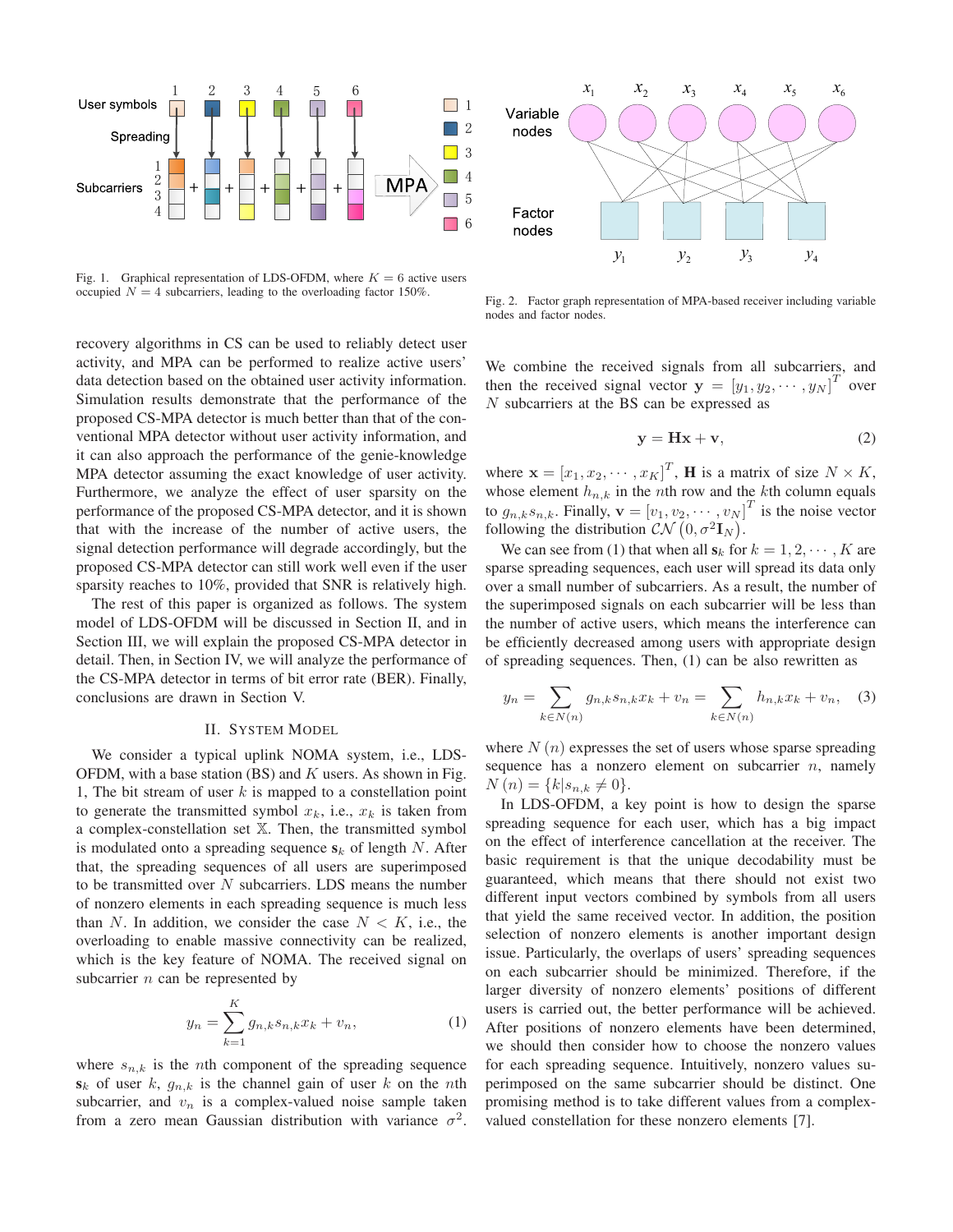At the receiver of LDS-OFDM, by leveraging the sparsity of LDS structure, MUD based on MPA with acceptable complexity has been proposed to realize data detection. Specifically, MPA can be explained by the factor graph [19] as shown in Fig. 2, in which transmitted symbols for all  $K$  users are variable nodes  $\{x_k\}_{k=1}^K$ , and observations over all N subcarriers are factor nodes  $\{y_n\}_{n=1}^N$ . In the factor graph, there exists an edge between a variable node  $x_k$  and a factor node  $y_n$  if and only if  $s_{n,k} \neq 0$ . Message can be passed between connected variable node and factor node through the edge in the factor graph. In MPA, the marginal distribution of a variable node can be regarded as the product of the messages received by that node. More specifically, the iterative form of MPA in the tth iteration can be represented by

$$
m_{n\to k}^{(t)}(x_k) \propto \sum_{\{x_i|i\in N(n)\backslash k\}} \frac{1}{\sqrt{2\pi}\sigma} \exp\left\{-\frac{1}{2\sigma^2}||y_n - h_{n,k}x_k\right\}
$$

$$
-\sum_{i\in N(n)\backslash k} h_{n,i}x_i||^2\} \prod_{i\in N(n)\backslash k} m_{i\to n}^{(t-1)}(x_i),
$$
(4)

$$
m_{k\to n}^{(t)}\left(x_k\right) \propto \prod_{i \in N(k)\backslash n} m_{i\to k}^{(t-1)}\left(x_k\right),\tag{5}
$$

where  $m_{n\to k}^{(t)}(x_k)$  denotes the message passed from factor node  $y_n$  to variable node  $x_k$  in the tth iteration,  $m_{k\rightarrow n}^{(t)}(x_k)$ presents the message passed from variable node  $x_k$  to factor node  $y_n$ , and  $N(n)\$ k presents all elements in  $N(n)$  except for  $k$ . After  $T$  times of iterations, the (approximate) marginal probability distribution of  $x_k$  can be calculated by

$$
p(x_k) \propto \prod_{i \in N(k)} m_{i \to k}^{(T)}(x_k).
$$
 (6)

Finally, each estimated symbol of active users is taken from X with the maximum marginal probability.

Compared with the optimal MUD based on MAP, the complexity of the MPA receiver is exponential to the maximum number of symbols spreading over the same subcarrier  $w$ rather than the number of totally transmitted symbols  $K$ , where  $w < K$  due to LDS structure. The existing MUD based on MPA assumes that active users are exactly known at the BS receiver. However, in the uplink grant-free LDS-OFDM, users can randomly transmit signals without BS scheduling. As a result, the user activity information cannot be easily obtained, which means user activity detection is the premise of practical MPA-based data detection. In the next section, a CS-MPA detector will be proposed to address this issue.

# III. PROPOSED CS-MPA DETECTOR

In order to improve the robustness of uplink grant-free NOMA, we propose a CS-MPA detector that can accurately predict the user activity and efficiently perform the data detection for LDS-OFDM. The scheme exploits the user sparsity which is inherent to massive connectivity, and combines CS and MPA as shown in Fig. 3. Specifically, procedures of the proposed CS-MPA detector are described by **Algorithm 1** in detail.



Fig. 3. Diagram representation of the proposed CS-MPA detector.

We consider the uplink grant-free LDS-OFDM system, where channel gains over  $N$  subcarriers within the coherent bandwidth remain unchanged but different among different users, i.e., for any  $n = 1, 2, \cdots, N$ , we have  $g_{n,k} = g_k$ , where  $k = 1, 2, \cdots, K$ . Uplink length-N reference signals  $\mathbf{a}_1, \mathbf{a}_2, \cdots, \mathbf{a}_K$  for K users are firstly transmitted, which constitute the observation matrix  $A$ , i.e.,  $A =$  $[a_1, a_2, \dots, a_K]_{N \times K}$ . Then, the received signal  $y_1$  for user activity detection can be presented by

$$
\mathbf{y}_1 = \sum_{k=1}^K \mathbf{a}_k g_k I_k + \mathbf{v}_1 = \mathbf{A}\mathbf{g} + \mathbf{v}_1, \tag{7}
$$

where  $\mathbf{g} = [g_1I_1, g_2I_2, \cdots, g_KI_K]^T$ ,  $I_k$  for  $k = 1, 2, \cdots, K$ <br>is a logical variable to indicate user k is active or not i.e. is a logical variable to indicate user  $k$  is active or not, i.e.,  $I_k = 1$  if user k is active, while  $I_k = 0$  if user k is inactive, and **v**<sub>1</sub> ~  $\mathcal{CN}$  (0,  $\sigma_1^2$ **I**). Thus, **g** is sparse due to the sparsity of user activity inherent in massive connectivity as discussed of user activity inherent in massive connectivity as discussed before. In this way, the estimation of **g** in (7) can be regarded as the problem of sparse signal recovery in CS, only the models with noise need to be considered. Particularly, **A** can be designed to obey the restricted isometry property (RIP) with overwhelming probability [18]. Therefore, sparse signal recovery algorithms in CS can be used to realize user activity detection by identifying the positions of nonzero elements in **g**. Without loss of generality, in this paper, we adopt the compressive sampling matching pursuit (CoSaMP) algorithm [20] due to its low complexity and excellent robustness to noise, so that the user activity can be detected with high accuracy. In CoSaMP, the strongest s components of the original sparse signal are identified in an iterative manner, and during each iteration, CoSaMP performs five major steps as follows [20]:

- Identification: This algorithm forms a signal proxy of the residual and identifies large components of the proxy by calculating the best 2s support.
- Merger supports: The set of newly identified components obtained in the previous step is combined with the set of components in the current approximation.
- Estimation: A least-squares problem is solved to approximate the target signal on the merged set of components.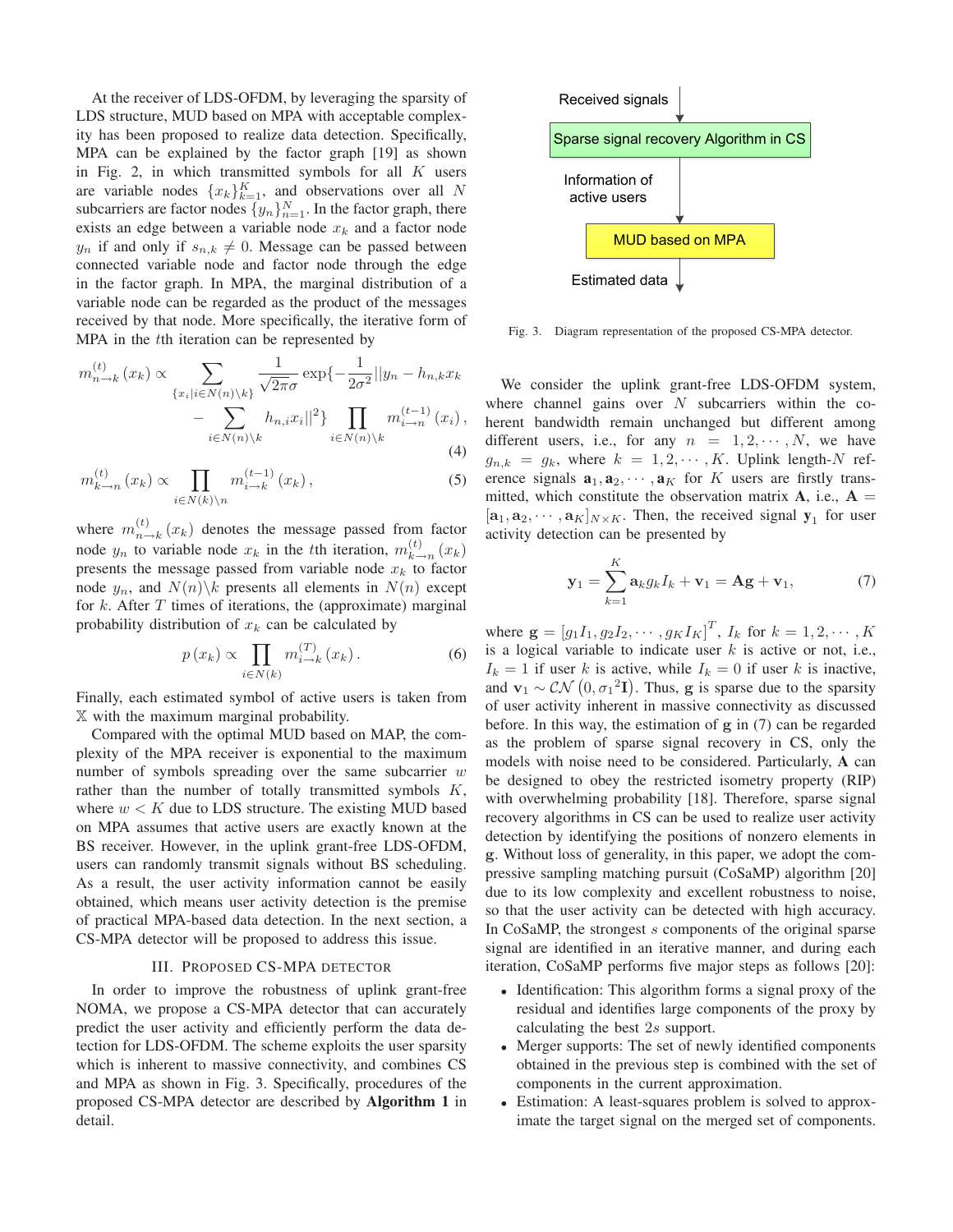**Input:** 1)  $\mathbf{y}_1$  and **A** in (7), the number of active users s, the maximum iteration number  $T_1$  of CoSaMP; 2)  $y_2$  and  $H_2$  in (8),  $\sigma_2^2$ , the maximum iteration number  $T_2$  of MPA. *CS-based activity detection:* 1: Initialization:  $i = 1$ ,  $\mathbf{g}^{(0)} = \mathbf{0}$ ,  $\mathbf{r} = \mathbf{y}_1$ , and  $\Omega = \emptyset$ 2: **while**  $i \leq T_1$  **do**<br>3: **e** =  $A^H$ **r**; 3: **e** =  $A^H r$ ; *%* Form signal proxy 4:  $\Omega = \text{supp}(\mathbf{e}_{2s});$  %The best 2s support 5:  $T = \Omega \cup \text{supp}(\mathbf{g}^{(i-1)})$ ; %Merge supports 6:  $b|_T = A_T^{\dagger} y_1;$ %Least-squares 7:  $b|_{T^C} = 0;$ <br>8:  $\mathbf{g}^{(i)} = b_s;$ 8:  $\mathbf{g}^{(i)} = b_s$ ; %New approximation 9: **r** = **y**<sub>1</sub> - **Ag**<sup>(*i*</sup>);<br>10: *i* = *i* + 1. %Residual  $i = i + 1.$ 11: **end while** 12: **return**  $\hat{\mathbf{g}} = \mathbf{g}^{(T_1)}$ 13: location =  $find(\hat{\mathbf{g}} \neq 0)$  and  $\mathbf{x}_{active} = \mathbf{x}(\text{location})$ <br>**MPA-hased data detection:** *MPA-based data detection:* 14: Initialization:  $i = 1, m_{n \to k}^{(0)} (x_k) = 1$  and  $m_{k \to n}^{(0)} (x_k) = 0, \forall k, n$  $_{k\to n}^{(0)}(x_k)=0, \forall k, n$ 15: **while**  $i \leq T_2$  **do** 16:  $m_{n \to k}^{(t)}(x_k) \propto \sum_{\{x_i | i \in N(n) \setminus k\}}$  $\frac{1}{\sqrt{2}}$  $\frac{1}{2\pi\sigma_2} \exp\{-\frac{1}{2\sigma_2^2}||y_{2,n}\}$  $-h_{2,nk}x_k - \sum_{i \in N(n) \setminus k} h_{2,ni}x_i||^2$ ·  $i \in N(n) \backslash k$  $m_{i\rightarrow n}^{(t-1)}(x_i)$ 17:  $m_{k\to n}^{(t)}(x_k) \propto \prod_{i\in N(k)\setminus n}$  $m_{i\rightarrow k}^{(t-1)}(x_k)$ 18: **end while** 19: **return**  $p(x_k) \propto \prod_{n \in N(k)}$  $m_{n\rightarrow k}^{(T_2)}(x_k)$ **Output:** Estimated active users' data **xˆ**active **Algorithm 1**: Proposed CS-MPA detector

- New approximation: The new approximation is produced by retaining only the largest entries in the estimated leastsquares signal.
- Residual: The residual is calculated to update the samples, which can be used for the next iteration.

CoSaMP algorithm can accurately detect positions of nonzero elements of sparse signals by exploiting the inherent sparsity of signals, so that the random user activity can be detected with high accuracy, especially when the signal-tonoise ratio (SNR) is high. Note that in the proposed CS-MPA detector, we are only interested in the support detection of the sparse signal **g** to identify the active users, while classical CS algorithms try to detect both the support and specific values of nonzero elements of the sparse signal.

Based on the user activity information obtained above, the received signal  $y_2$  of data symbols modulated by sparse spreading sequences can be expressed as

$$
y_2 = H_2 x_{\text{active}} + v_2, \tag{8}
$$



Fig. 4. BER performance of the proposed CS-MPA detector.

where **<sup>x</sup>**active consists of active users' symbols, **<sup>H</sup>**<sup>2</sup> has the same form as **H** in (2) except that it only includes channel vectors and spreading sequences for active users, which can be obtained via time or frequency domain training pilots [21], and **v**<sub>2</sub> ∼  $CN$  (0,  $\sigma_2^2$ **T**). Then, MPA can be used to realize data detection as discussed in Section II data detection as discussed in Section II.

The proposed CS-MPA detector combines the advantages of CS and MPA to simultaneously realize user activity and data detection. CoSaMP algorithm can accurately detect the support of sparse signals, especially with high SNR, and the computational complexity of the CoSaMP algorithm is upper bounded by  $\mathcal{O}(s N K)$ . Meanwhile, MPA can approximate the optimal MUD very well with appropriate LDS structure, while the complexity is  $\mathcal{O}(|\mathbb{X}|^w)$ , where  $|\mathbb{X}|$  denotes the cardinality of X. Therefore, CS-MPA can be used in the uplink grant-free LDS-OFDM with high reliability and acceptable complexity.

#### IV. SIMULATION RESULTS

We analyze the bit error rate (BER) performance of the proposed CS-MPA detector in Rayleigh fading channel with QPSK modulation. The length of reference signals is  $N = 40$ , and the number of users is  $K = 80$ . Therefore, the overloading factor is 200%. Nonzero values for each row of the spreading matrix whose column vectors consist of spreading sequences are taken from a constellation set, which is similar to the spreading sequence design in [7].

Fig. 4 compares the BER performance of the following three detectors: the proposed CS-MPA, conventional MPA without user activity information, and the genie-knowledge MPA assuming the exact knowledge of user activity. In the conventional MUD based on MPA without user activity information, we apply MPA to all users with extended constellation, i.e., the constellation is expanded to 4 points plus zero point, while the performance of the genie-knowledge MPA can provide the lower bound for comparison. Particularly, we assume that there are  $s = 6$  active users in this simulation. From Fig. 4, we can find that the proposed CS-MPA detector significantly